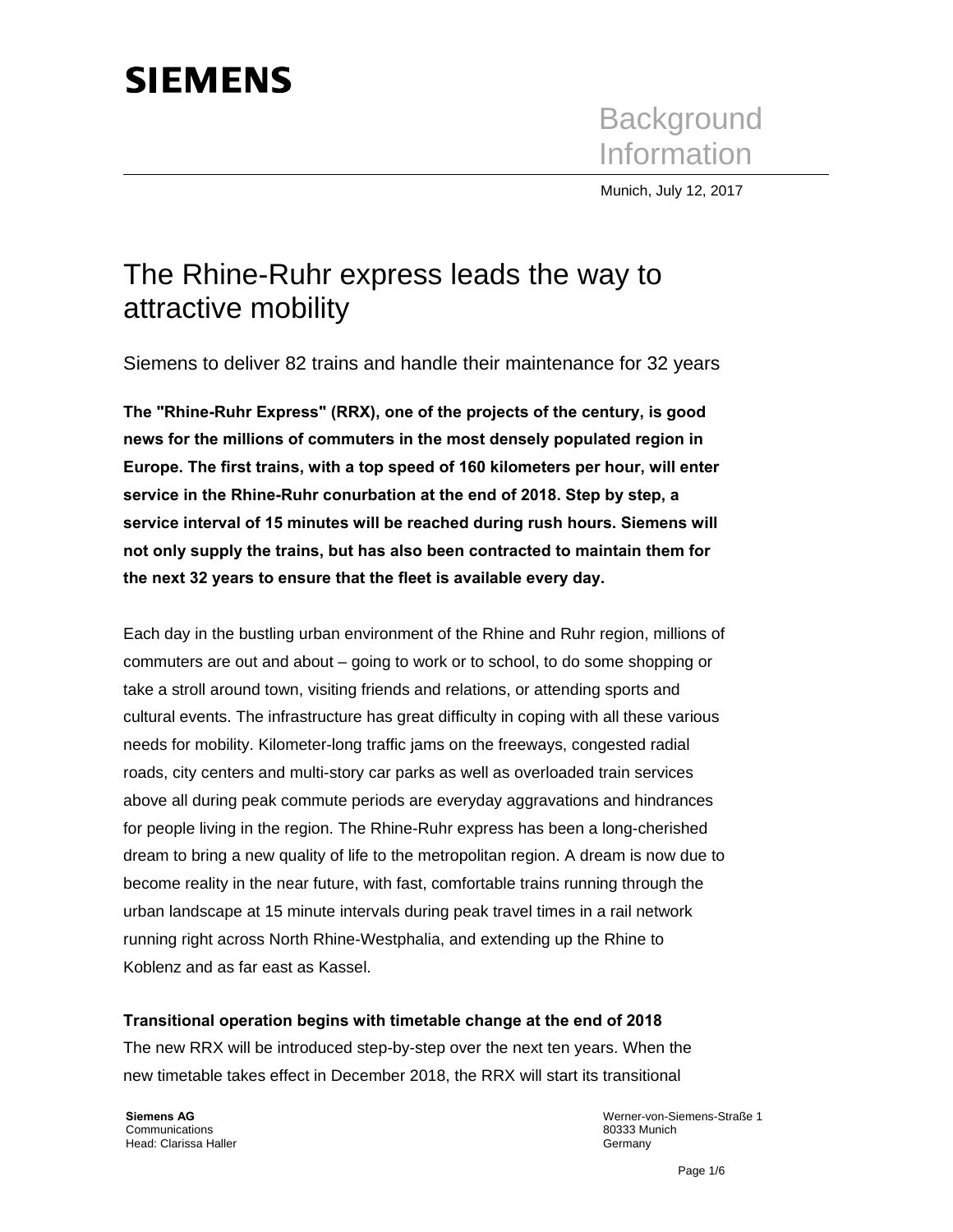operation on the following five lines currently served by regional express trains. The new services will be introduced at intervals of six months, which will create a network extending far beyond the heart of the metropolitan area in roughly one year: RE 1: Aachen – Cologne – Düsseldorf – Duisburg – Essen – Dortmund – Hamm RE 4: Dortmund – Wuppertal – Düsseldorf – Aachen RE 5: Koblenz – Cologne – Düsseldorf – Duisburg – Wesel RE 6: Cologne/Bonn Airport – Düsseldorf – Essen – Dortmund – Hamm – Bielefeld – Minden RE 11: Düsseldorf – Essen – Dortmund – Hamm – Paderborn – Kassel

#### **Upgrading the rail network for the RRX**

The RRX rail network will have six lines when completed. Further substantial investments in the rail network are planned over the next few years to drive the RRX brand forward. The RRX could use the existing rail infrastructure as a traditional railway line, but capacity bottlenecks in a number of route sections and stations have so far prohibited the introduction of the quarter-hourly service planned for peak travel times and which is so desperately needed to meet the demand. The Federal Government, Deutsche Bahn (German Rail) – as the rail network operator – and the State of North Rhine-Westphalia have already agreed to the initial financing arrangements to eliminate the bottlenecks. Two of the most important projects were launched in the fall of 2014 with the start of the planning approval process. One involves upgrading one of the most heavily congested railway lines to four tracks in a section north of Cologne extending to Düsseldorf, the other concerns extensive reconstruction of Dortmund Central Station. On this occasion, Alexander Dobrindt, the Federal Minister of Transport and Digital Infrastructure, emphasized the importance of these projects: "The RRX will connect the metropolitan areas on the Rhine and Ruhr with fast, frequent and reliable services. In the first construction phase, we will be substantially increasing the capacity of the heavily used line between Cologne and Düsseldorf. That's good news for the thousands of commuters who use the line every day."

### **New division of responsibilities between ordering parties, manufacturer and railway operators**

The ordering parties have decided to reallocate the roles played by the ordering parties, vehicle manufacturer and railway companies in the everyday operation of the RRX, in a way previously unknown in German rail transport. Siemens will not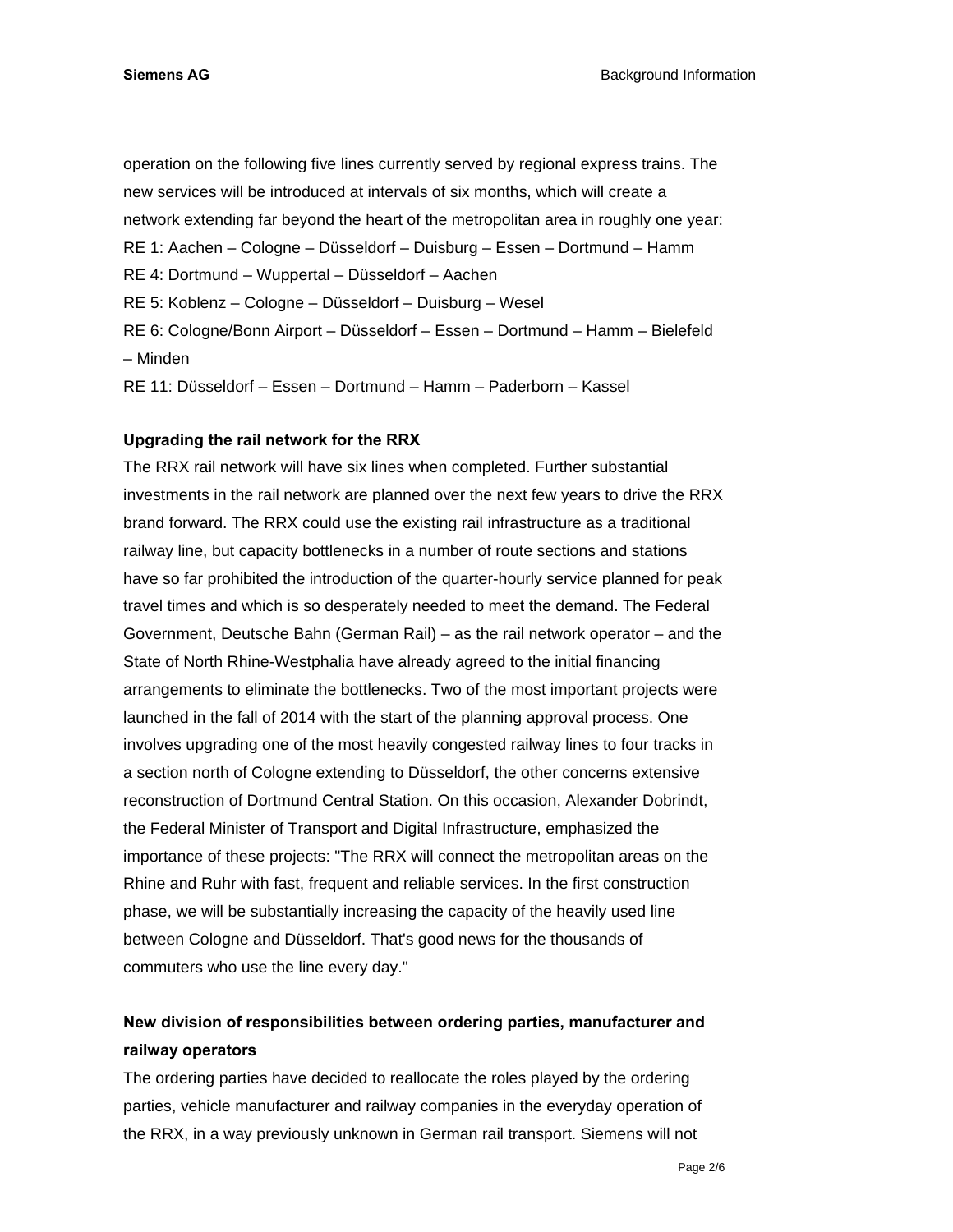only supply the new trains, but also carry out their maintenance. The company will maintain and service the fleet throughout the planned 32-year operating cycle, thereby ensuring over 99 percent availability of the vehicle pool for scheduled operation of the RRX. The trains will become the legal property of the ordering parties. The "NRW RRX Model" is a joint project of the following integrated rapid transit associations: Rhine-Ruhr (VRR), Rhineland (NVR), Westphalia-Lippe (NWL), Rhineland Palatinate North (SPNV-Nord), and North Hesse (NVV). Under the aegis of the VRR, the fleet will be leased to Abellio Rail NRW and National Express Rail. This is a marked departure from the previous traditional procedure in the German regional rail transportation market, whereby rail operators first bid for transport services, and then fulfill their contracts with vehicles they have procured themselves. The special-purpose associations placing the order are hoping that the new approach to regional passenger services in the Rhine-Ruhr metropolitan region will deliver consistently high-quality service on all the RRX lines throughout the entire lifetime of the trains. They are also expecting that the decision to choose a uniform vehicle concept, and thus a relatively large number of just one series of train, will significantly reduce lifecycle costs.

#### **Many years of experience with lifecycle projects**

For Siemens, the life-long service of its own vehicles is hardly a venture into unknown territory. Siemens technicians maintained the first electric trams to go into service in Berlin in 1881 throughout their service lives. In today's rail transport market, customers throughout the world prefer to order the vehicles and lifecycle maintenance from a single source. From the high-speed Velaro trains to the Desiro regional trains, Siemens is the service provider that not only supplies the trains but also ensures their availability in many countries nowadays. There are lifecycle contracts similar to the RRX model running in Great Britain, Russia and Spain for services totaling over 1,500 contract years. In the British Isles, Siemens currently services around 1,500 Desiro UK regional vehicles which were built in the Krefeld plant, and maintains a fleet availability of over 99 percent for the railway operators.

Such success does not simply "happen overnight." Right from the moment they start designing the vehicles, engineers have to take the servicing during future operations into account, and develop appropriate maintenance schedules. This ranges from the installation of diagnostic sensors for monitoring vehicle components, to arranging the components so they are easy to maintain and quick to replace, to designing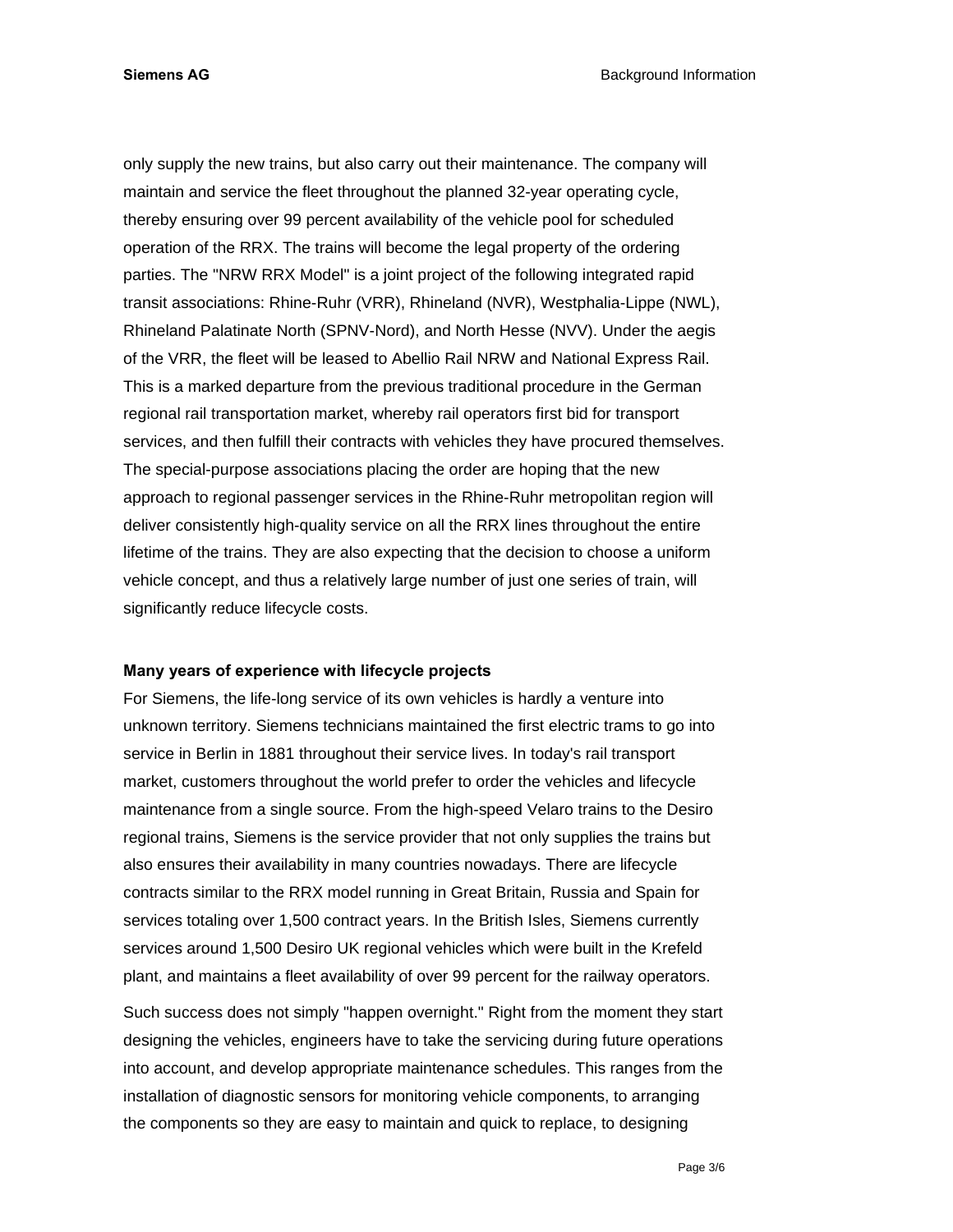**Siemens AG Background Information Background Information** 

maintenance and servicing facilities precisely tailored to the particular type of train. A continual flow of data from train operations also aids the further technical development of the vehicles, since weak points can be identified and technological advances speeded up.

#### **State-of-the-art maintenance workshop being built in Dortmund**

With the RRX, Siemens is creating and safeguarding high-quality jobs in North Rhine-Westphalia. The front and end cars of the trains will be built in the Siemens plant in Krefeld. All the trains will make their first trial and certification runs on the Siemens test circuit in Wegberg-Wildenrath, near the Dutch border. Siemens will construct a state-of-the art maintenance workshop in Dortmund-Eving specifically for this order, which will create 100 new skilled jobs for round-the-clock shifts. The cornerstone for the workshop was laid early in March, 2017.

The heart of the maintenance workshop will be a large vehicle hall. According to current plans, it will be able to service four four-car trains simultaneously. There will also be other special facilities at the site, including an outdoor train washing facility, an underfloor wheel lathe, and sidings for up to ten trains. Each multiple-unit train will undergo a detailed, mandatory "fitness program" based on the number of kilometers it has traveled. The annual distances traveled will be astonishing. Each train will become a "kilometer millionaire" in just three years. Modern data communication will provide a continuous dialog between the trains and their service facility. This will provide the basis for early warning messages indicating impending technical faults, so that, as far as possible, they can be rectified within the scope of predictive maintenance before an actual breakdown occurs. Ideally, minor maintenance and service jobs can be performed during the nightly breaks in operation. However, to ensure that longer servicing work does not lead to service cancellations, RRX will have a number of multiple units in reserve to ensure a constant vehicle availability of over 99 percent at all times.

#### **The Desiro HC ̶ a new development based on the proven Desiro platform**

The RRX trains will be based on Siemens' successful Desiro model. The Siemens Krefeld plant has built more than 2,000 units of this classic model since the turn of the millennium. Each version has been tailored to its particular operational area and requirements. They range from the Russian "Lastotschka" designed for extremely cold winter temperatures, to the trains destined for the tropical climates of Malaysia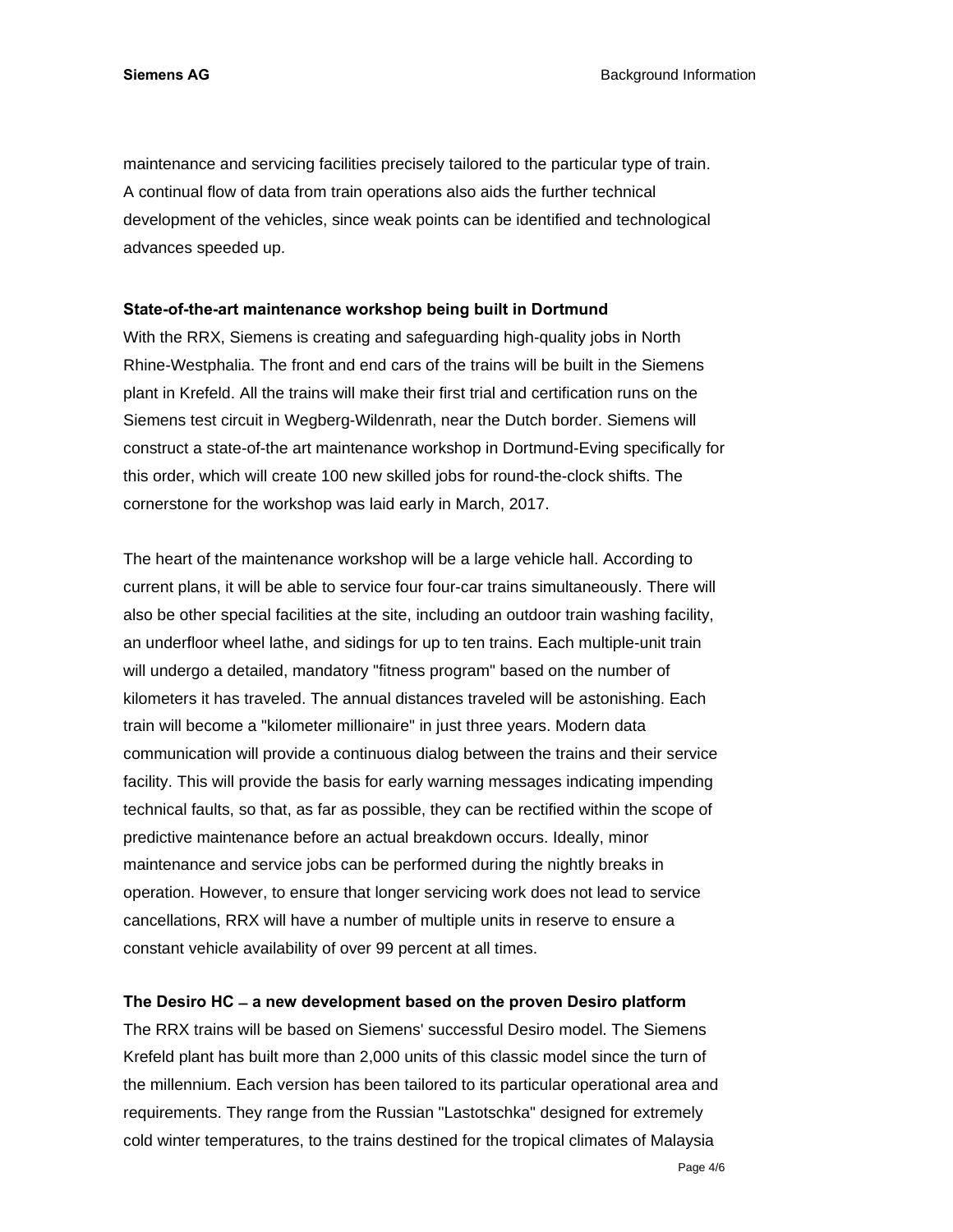**Siemens AG Background Information Background Information** 

and Thailand. There are also Desiro trains running in Great Britain as well as in Germany, such as on the Middle Rhine Railway (Mittelrheinbahn) operated by Transregio, and in Belgium, Switzerland and, soon, in Austria as well. Based on all this experience, the Desiro HC has been developed as a combination of single and double-deck cars, which will run for the first time on the RRX.

#### **In and out quickly, with no steps**

The trains will enter service in the white, gray, black and orange color scheme of the RRX brand. Even at first glance, the silhouette and configuration of the new express trains convey a sensation of a new lease of life for NRW mass transit services. Each multiple unit consists of four cars. The first and last, as end car and driving trailer, have just one passenger deck, whereas the two middle cars are double-deckers. This combination is advantageous from the point of view of both passengers and operator. The two single-deck end cars allow barrier-free access to most of the seats for the needs of passengers with restricted mobility or for passengers with bicycles. Another factor is decisive for the operator: Single-deckers are substantially lighter than double-deckers, and the weight saved reduces the power consumption. Within a train length of just 105 meters, the double-decker intermediate cars give each train a capacity for 400 seats and provide spacious legroom. When the RRX begins operation, automatic couplers will combine two units for double running to form an eight-car express with more than 800 seats.

Extra wide double doors enable quick boarding and alighting, even under crowded conditions. An initial passenger absorption space of more than six square meters behind the doors ensures freedom of movement and fast passenger circulation. Directly adjacent are the multi-purpose zones, with enough parking space on each train for 18 bicycles, baby carriages or wheelchairs. For first class passengers, there are 36 leather-covered seats, fitted with folding tables and reading lights. A timelessly elegant ambience in the distinctive RRX design can be enjoyed by all passengers. Wide lines of sight and large windows give a pleasant impression of spaciousness. Further features of the high-quality equipment of the RRX fleet include the advanced technology, from the energy-efficient air conditioning to the information systems, including WLAN and socket outlets throughout the train, CCTV and non-slip floors. All contribute toward encouraging people to leave their cars at home and travel by train instead.